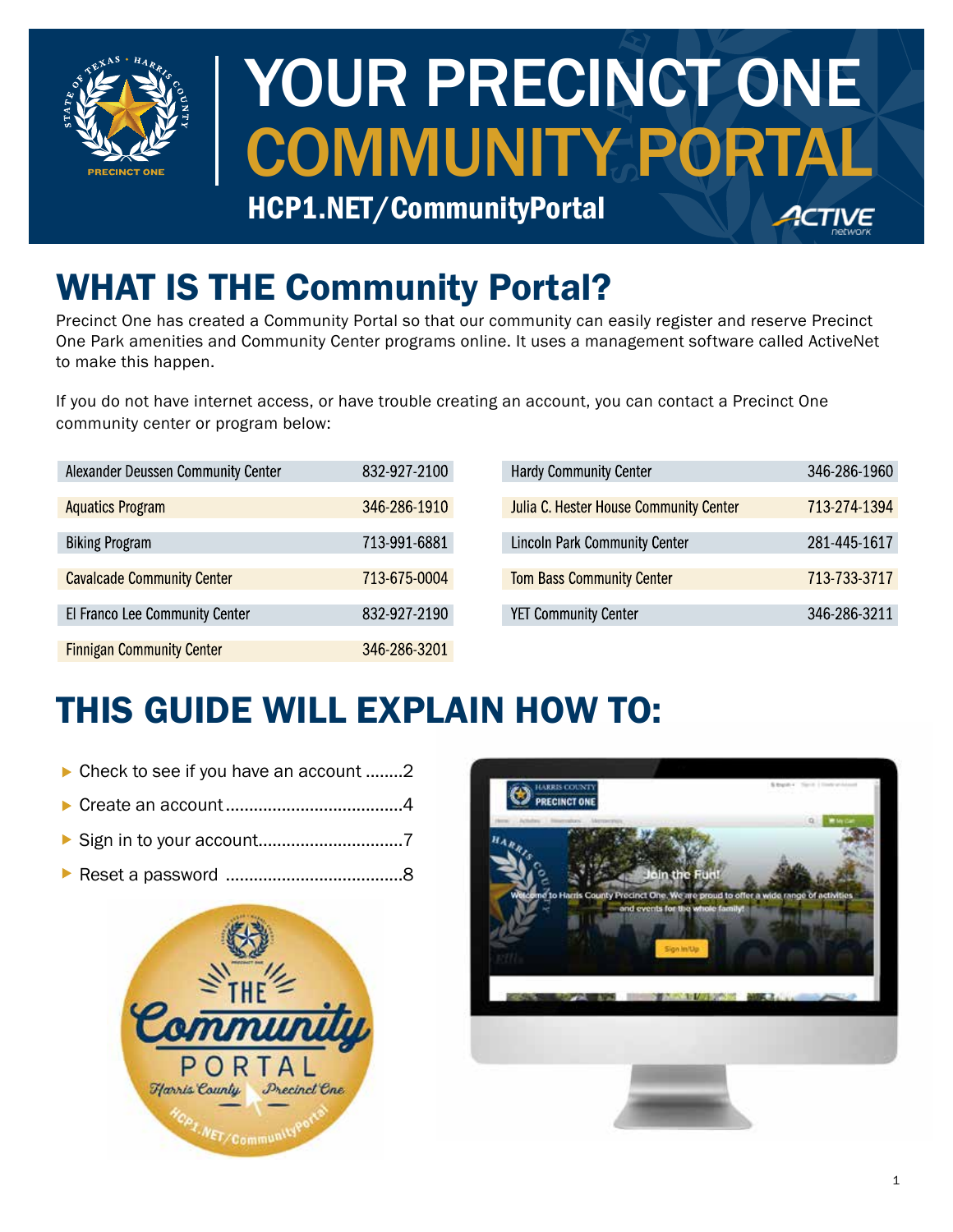### <span id="page-1-0"></span>CHECK TO SEE IF YOU HAVE AN ACCOUNT

You may have already created an account with Harris County Precinct One. You can check by following the steps below.

1. Access the registration site by going to our website at [hcp1.net/CommunityPortal.](https://www.hcp1.net/CommunityPortal) Click Sign-In located in the top right-hand corner of your screen.

| <b>HARRIS COUNTY</b><br><b>PRECINCT ONE</b>                                                                            | C English -         | teate an Account  |
|------------------------------------------------------------------------------------------------------------------------|---------------------|-------------------|
| Momberships<br>Activities<br>Reservations<br>Home                                                                      |                     | <b>IF</b> My Cart |
| Home > Search results                                                                                                  |                     | ACTIVE            |
| <b>Resource Search</b>                                                                                                 |                     |                   |
| Q. Location or facilities you want to reserve?                                                                         | <b>Search</b>       | Quick reserve     |
| Date and time<br>Facility type<br>Attendee<br>Event type                                                               |                     |                   |
| 25 result(s) found.                                                                                                    | Sort by: Distance . |                   |
| Facility<br><b>Adair Pavilion 2</b><br>Paydicin<br><b>9</b> Christia V. Adair Park <b>44</b> 15<br>思 Reserve by minute |                     |                   |

#### 2. Click on Forgot your login name?

|       |                     | <b>HARRIS COUNTY</b><br><b>PRECINCT ONE</b> |                                                        | Sign in 1 Create an Account |
|-------|---------------------|---------------------------------------------|--------------------------------------------------------|-----------------------------|
| Home  | <b>Activities</b>   | Reservations                                | Momborships                                            | <b>He My Cart</b>           |
| Login |                     |                                             |                                                        |                             |
|       | > Home Page > Login |                                             |                                                        |                             |
|       |                     |                                             | Already have an account?<br>Login                      |                             |
|       |                     |                                             | Email                                                  |                             |
|       |                     |                                             | Password<br>٠                                          |                             |
|       |                     |                                             | Fm not a robot<br><b>HOAPTO GL</b><br>Private - Serria |                             |
|       |                     |                                             | orgot your login name?<br>Forgot your password?        |                             |
|       |                     |                                             | Login                                                  |                             |
|       |                     |                                             |                                                        |                             |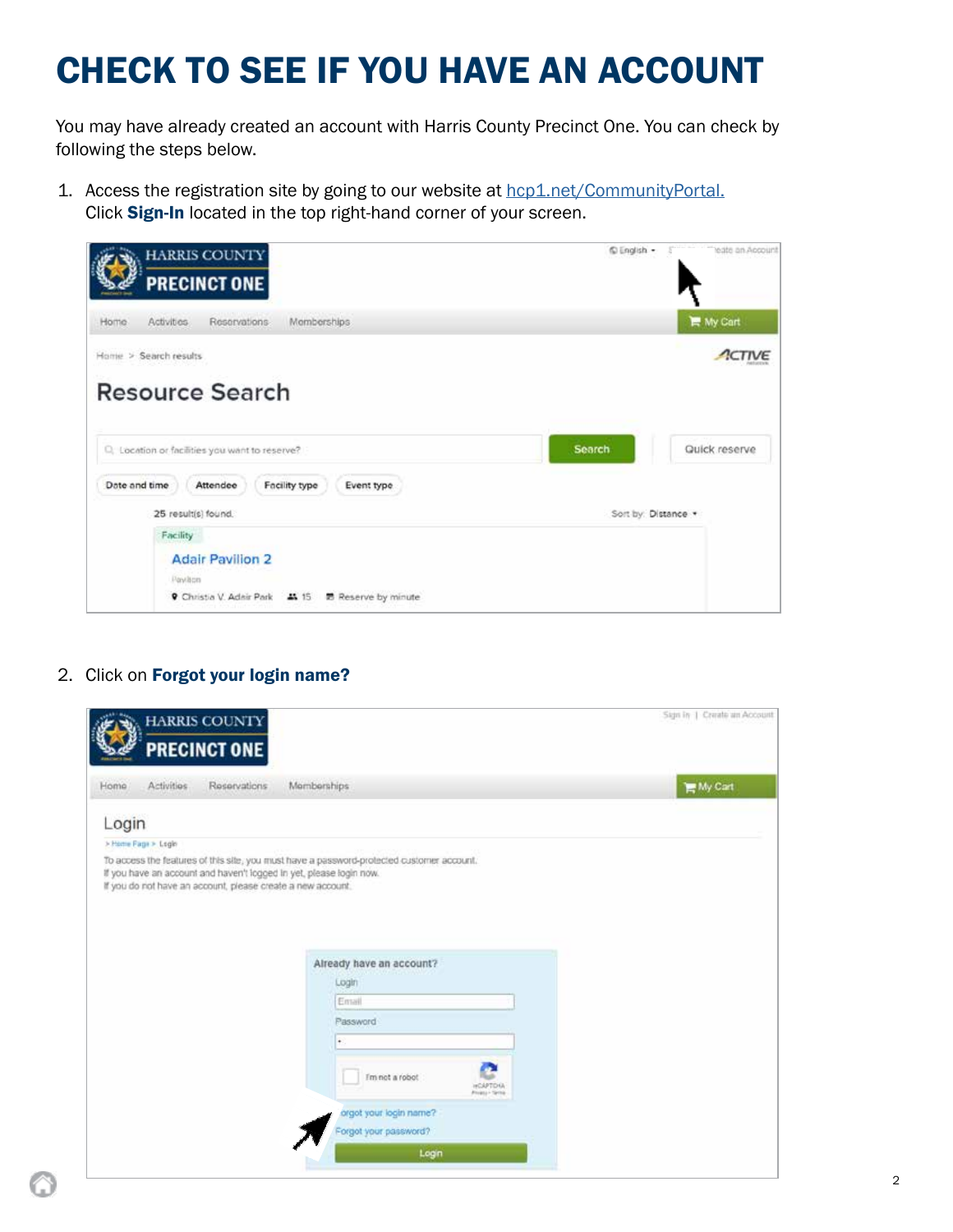3. A pop-up will appear. Enter an email address and click Submit. This will determine if your email was already used to create an account. If your email address was used to create an account, you will get the message below.

| <b>Forgot Login Name</b><br>X                                                                        |
|------------------------------------------------------------------------------------------------------|
| Enter your email address, and we will send you the login name.<br>*Email (Required)                  |
| Cancel<br><b>Submit</b>                                                                              |
|                                                                                                      |
| <b>Forgot Login Name</b><br>X                                                                        |
| Your login name has been emailed to you. Please check<br>your email.                                 |
| Remember to check your junk or spam folder or filters if<br>you do not receive the login name email. |
| OK                                                                                                   |

- 4. Go back to sign in using the email address you entered. If you forgot your password, follow directions on page 9 to reset your password.
- 5. If your email address was NOT used to create an account, you will get the message below. You may try entering another email address to locate an account. If you cannot locate an account using your email address, then go to page  $4$  to learn how to create an account.

| The email address was not found<br>*Email (Required)<br>johndoe@email.com<br>Cancel<br><b>Submit</b> | Forgot Login Name | x |
|------------------------------------------------------------------------------------------------------|-------------------|---|
|                                                                                                      |                   |   |
|                                                                                                      |                   |   |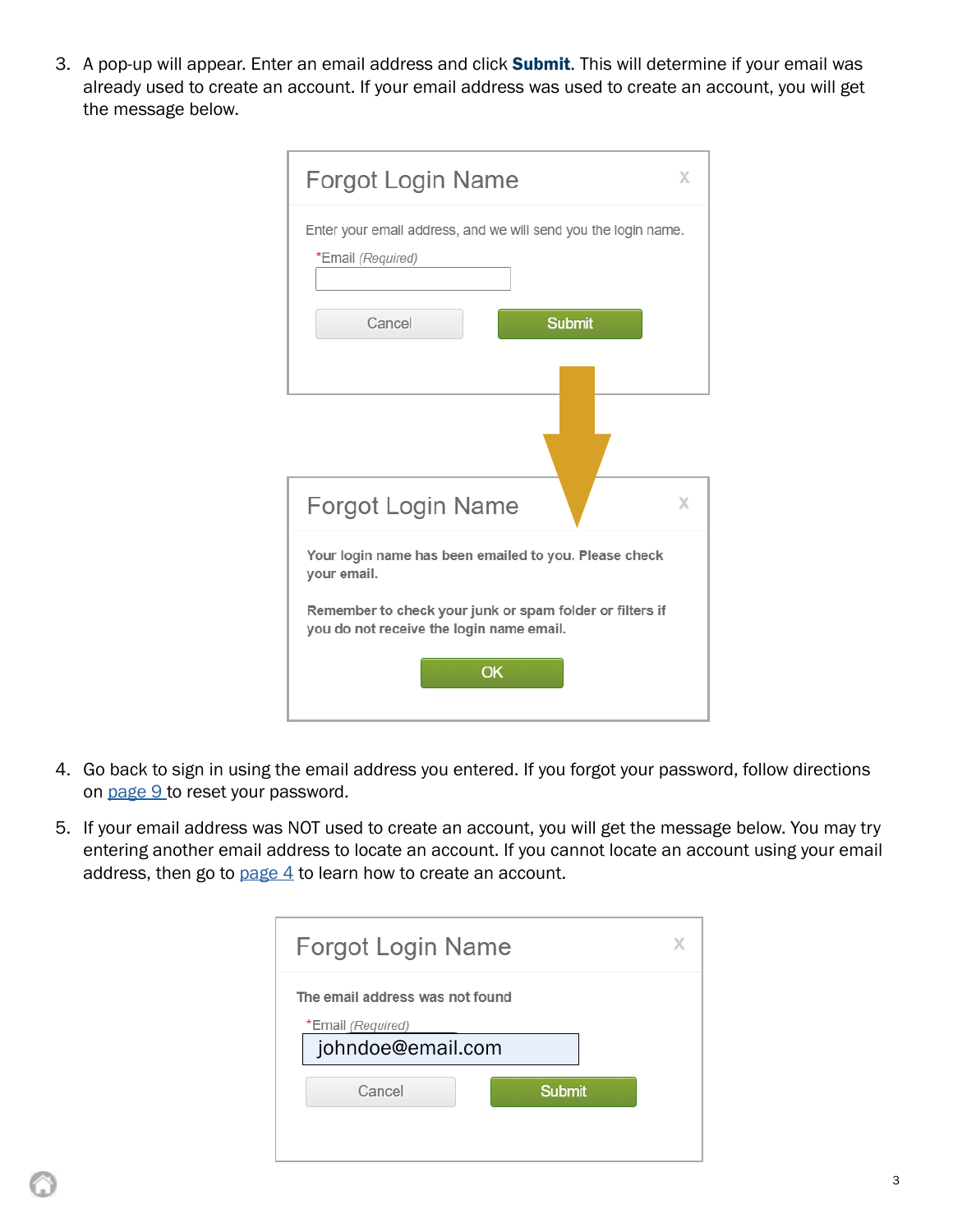### <span id="page-3-0"></span>CREATE AN ACCOUNT

Follow the steps below to create a Harris County Precinct One ACTIVE Net account.

- 1. Access the registration site by going to our website [hcp1.net/CommunityPortal](https://www.hcp1.net/CommunityPortal) and click on Get Started!
- 2. Click Create an Account located in the top right-hand corner of your screen.

| <b>HARRIS COUNTY</b><br><b>PRECINCT ONE</b>              | C English . | Sign In   Create |
|----------------------------------------------------------|-------------|------------------|
| Memberships<br>Home<br>Activities:<br>Reservations:      |             | ■ My Cart        |
| Home > Search results                                    |             |                  |
| <b>Resource Search</b>                                   |             |                  |
| C) Location or facilities you want to reserve?           | Search      | Quick reserve    |
| Date and time<br>Attendee<br>Facility type<br>Event type |             |                  |

3. Begin by creating an account in the name of the "Head of Household" – the adult who will be responsible for registering for reservations, classes, programs, and events. Family members, such as children, can be added later.

*Required fields are denoted by a red asterisk (\*).*

| <b>Create Account</b>             |                                                                                                                                                                                          |
|-----------------------------------|------------------------------------------------------------------------------------------------------------------------------------------------------------------------------------------|
| > Home Page > Create Account      |                                                                                                                                                                                          |
| Name & Address                    |                                                                                                                                                                                          |
| * Denotes a required field.       | Please note that in order to create an account for a child you must create an account for an adult first. Additional family members can be<br>added to your account during registration. |
| "First Name (Required)            |                                                                                                                                                                                          |
| "Last Name (Reguired)             |                                                                                                                                                                                          |
| *Street Address (Required)        |                                                                                                                                                                                          |
|                                   |                                                                                                                                                                                          |
| *City, State, Zip Code (Reguired) |                                                                                                                                                                                          |
| Houston                           | $TX$ $\sim$                                                                                                                                                                              |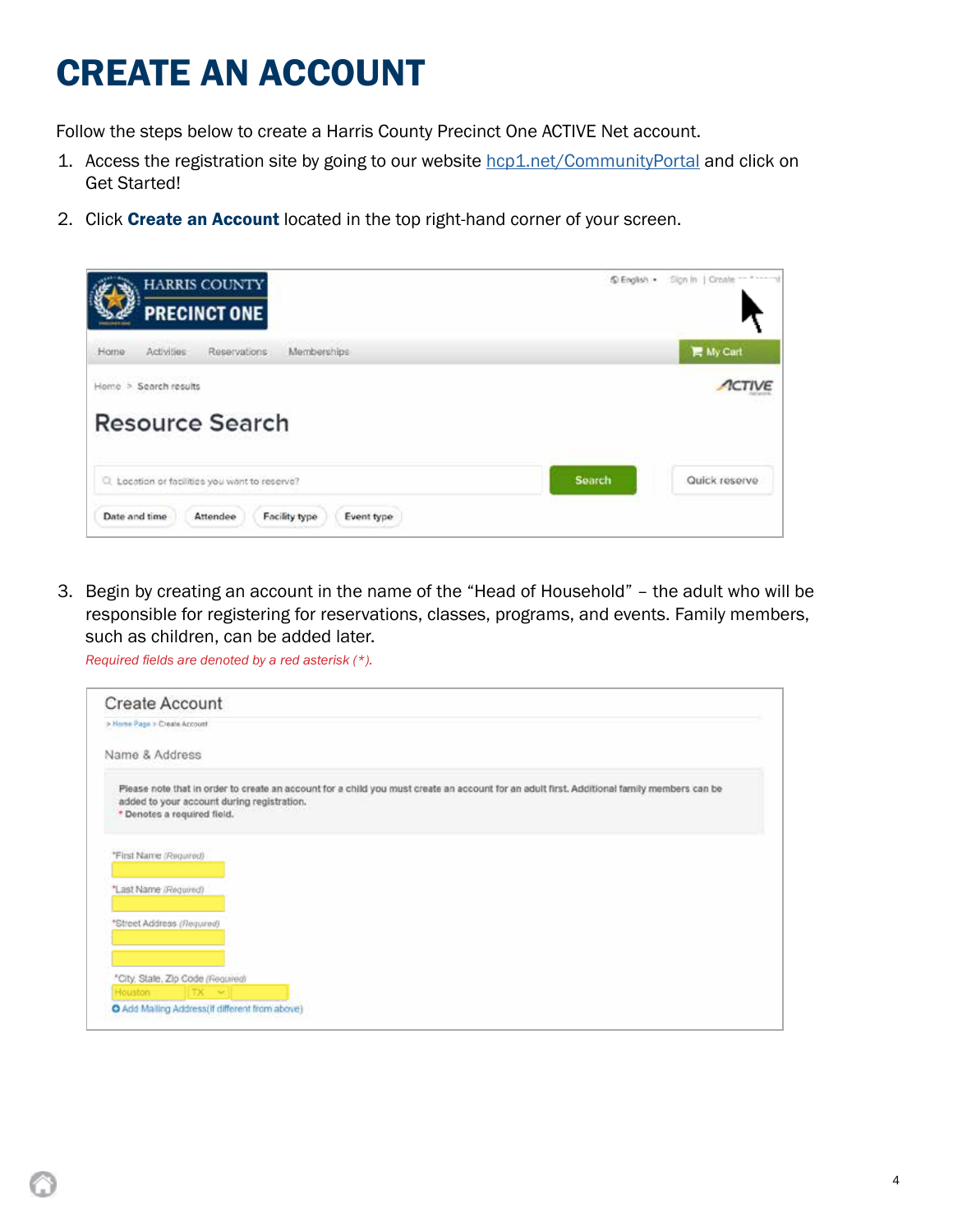4. Fill in Contact Information. *Required fields are denoted by a red asterisk (\*).*

To receive text message alerts, please indicate your cell phone carrier.

You can also opt-in to receive text messages, emails and postal mail with Precinct One news and information by checking the box(es) in this section.

#### NOTE: The Email Address you enter here will become your account's Login Name.

| Contact Information                                                   |                                                        |  |
|-----------------------------------------------------------------------|--------------------------------------------------------|--|
| Please enter your contact information.<br>* Denotes a required field. |                                                        |  |
| *Home Phone (Required)                                                | Extension                                              |  |
| Work Phone                                                            | Extension                                              |  |
| Cell Phone                                                            |                                                        |  |
| Cell Carrier                                                          |                                                        |  |
| Carrier                                                               | v                                                      |  |
| LI Yes, I agree to receive text messages<br>*Email address (Required) |                                                        |  |
|                                                                       | Yes! Please email me the latest news and information.  |  |
|                                                                       | U Yes! Please mail me the latest news and information. |  |

5. Fill in Personal Information. *Required fields are denoted by a red asterisk (\*).*

You can check Head of Household to denote you are an adult and will add more members to your account.

When selecting race and/or ethnicity, you may select more than one by holding the CTRL key and selecting one option and then more options as needed.

| Personal Information                                                                                                                    |  |
|-----------------------------------------------------------------------------------------------------------------------------------------|--|
| Please enter your personal information.<br>* Denotes a required field.                                                                  |  |
| *Gender (Required)<br>Please select your gender v                                                                                       |  |
| *Date of Birth (Required)<br>mm/dd/yyyy                                                                                                 |  |
| Head of Household<br>Subscription Lists                                                                                                 |  |
| Questions                                                                                                                               |  |
| Homeless or experiencing housing instability?<br>$\check{~}$                                                                            |  |
| *Race and/or Ethnicity (Select all that apply) (Required)<br>(Hold CTRL while selecting all that apply)                                 |  |
| Asian or Pacific Islander<br><b>Black or African American</b><br>Middle Eastern or North African<br>Native America or American Indian v |  |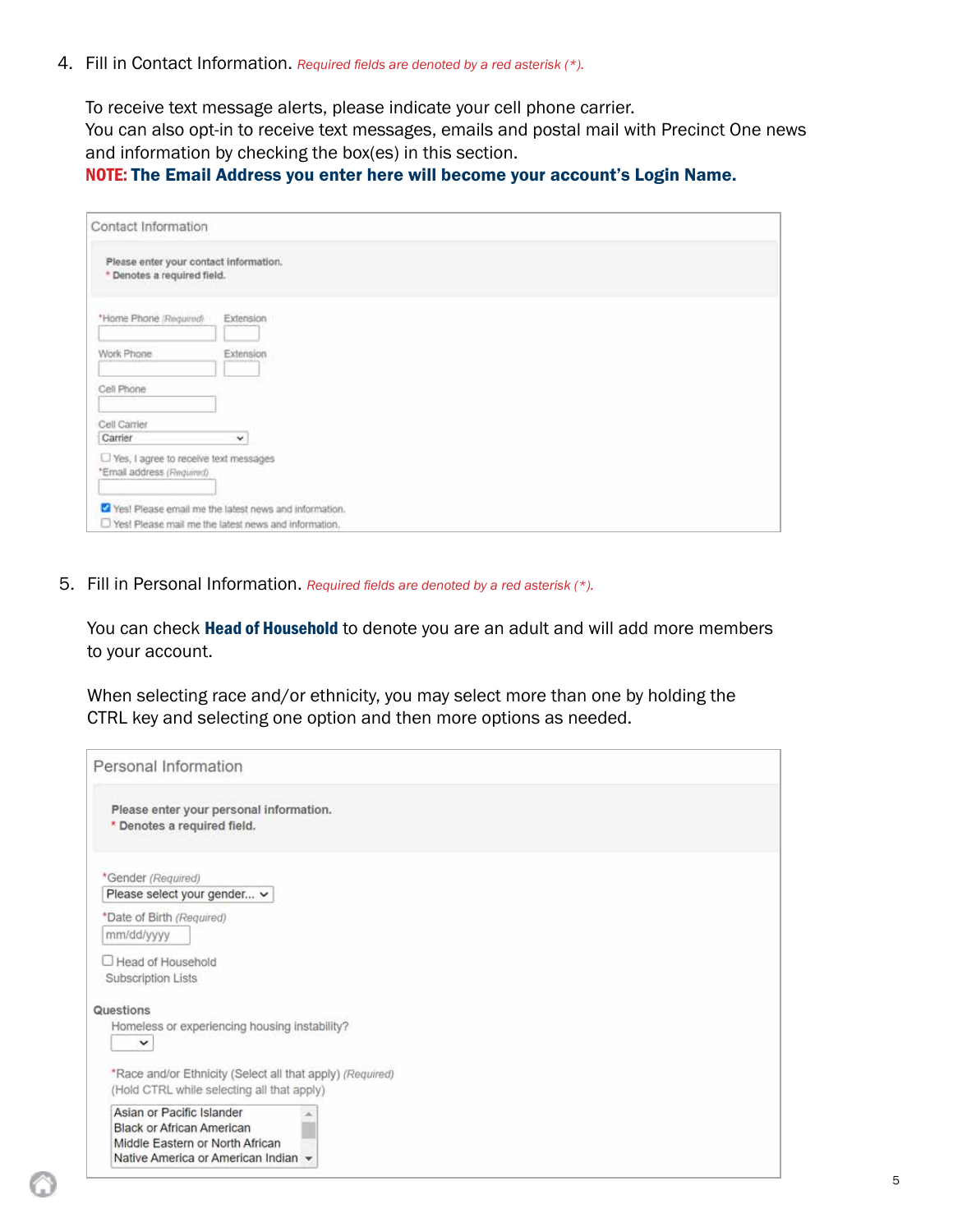6. Fill in Account Information. *Required fields are denoted by a red asterisk (\*).* The email address and password you enter will be the sign in information used to access your account.

You need to create a secure password for your account you will be able to remember.

#### Harris County Precinct One staff will not have access to your password.

The password must be at least eight characters in length and contain at least one letter and one number.

| <b>Account Information</b>                                                 |  |
|----------------------------------------------------------------------------|--|
| Please enter your account information.<br>* Denotes a required field.      |  |
| *Email address (Required)                                                  |  |
| *Password (Required)<br>٠                                                  |  |
| Contain at least eight characters in length                                |  |
| Contain at least one letter and one number<br>*Confirm Password (Required) |  |

- 7. Review Harris County Precinct One's and ACTIVE Net's terms of use and privacy rights.
- 8. If you are finished entering information and you will NOT add family members to the account, click Create Account.
- 9. If you would like to add family members to your account, such as your children, click Create Account and Add Family Member.



Check the box to confirm you are not a robot.

10.Add Family Members.

The next screen requests information about the family member. The system assumes much of the information will be the same as the head of household. However, if any information is different, just make the changes required.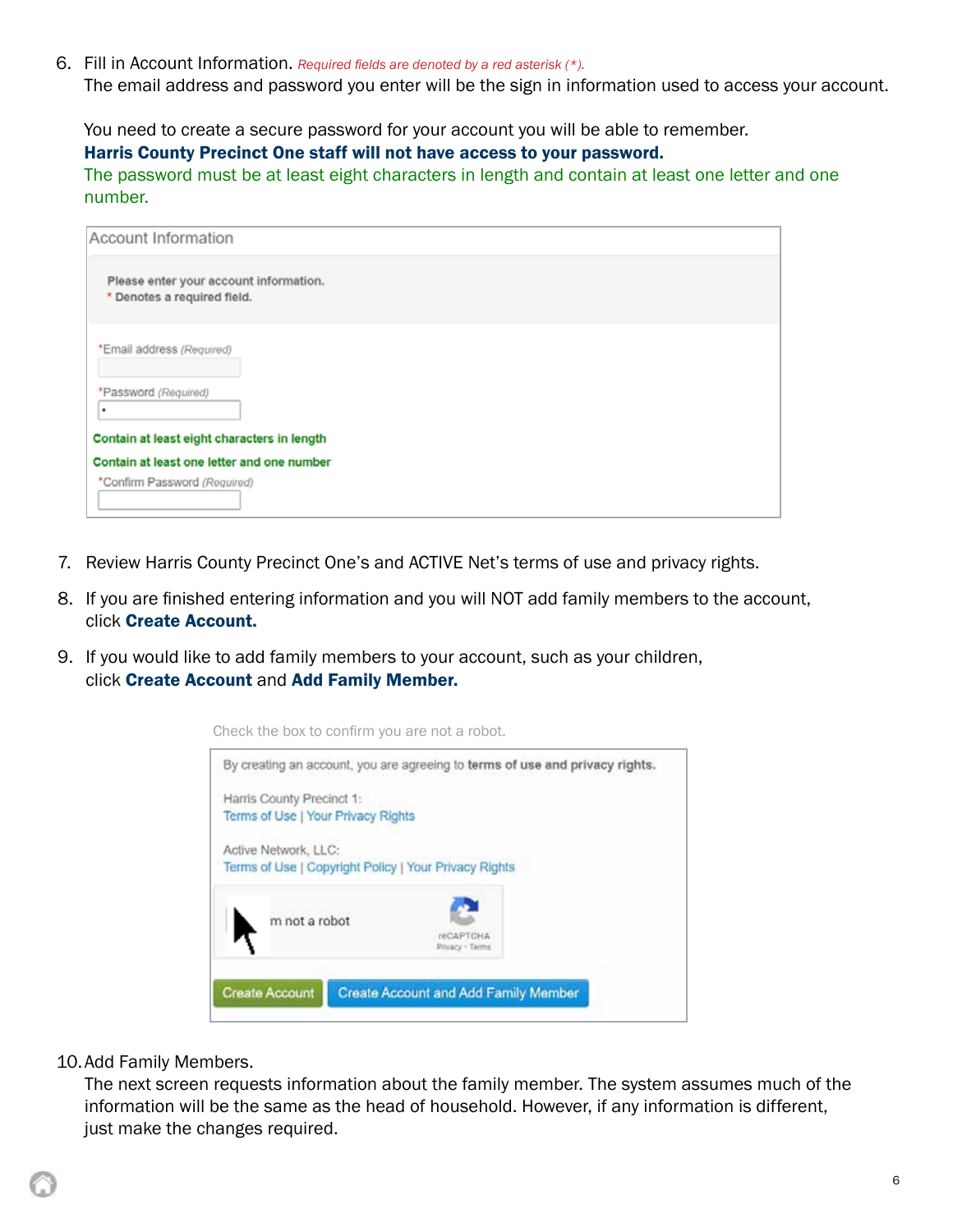<span id="page-6-0"></span>Each family member needs to have an email address entered for their account. You can enter the family member's email address or you can enter your email address.

11. When you are done entering family members, click Create Account.

### SIGN IN TO YOUR ACCOUNT

After you have created an account, you can sign in to your account by following the steps below

1. Access the registration site by going to our website hcp1.net/CommunityPortal. Click Sign In located in the top right-hand corner of your screen.



- 2. Fill in the Login and Password. The login is the email address you used to create the account.
- 3. Check the box next to I'm not a robot and click Login. A

| > Harris Page > Login<br>To access the features of this site, you must have a password-protected customer account.<br>If you have an account and haven't logged in yet, please login now.<br>If you do not have an account, please create a new account.<br>Already have an account?<br>Login<br>Email<br>Password<br>٠<br>I'm not a robot<br>HORTOHA<br>Piraci - Seice<br>creot your login name?<br>Forgot your password? | Login |  |
|----------------------------------------------------------------------------------------------------------------------------------------------------------------------------------------------------------------------------------------------------------------------------------------------------------------------------------------------------------------------------------------------------------------------------|-------|--|
|                                                                                                                                                                                                                                                                                                                                                                                                                            |       |  |
|                                                                                                                                                                                                                                                                                                                                                                                                                            |       |  |
|                                                                                                                                                                                                                                                                                                                                                                                                                            |       |  |
|                                                                                                                                                                                                                                                                                                                                                                                                                            |       |  |
|                                                                                                                                                                                                                                                                                                                                                                                                                            |       |  |
|                                                                                                                                                                                                                                                                                                                                                                                                                            |       |  |
|                                                                                                                                                                                                                                                                                                                                                                                                                            |       |  |
|                                                                                                                                                                                                                                                                                                                                                                                                                            |       |  |
|                                                                                                                                                                                                                                                                                                                                                                                                                            |       |  |
| Login                                                                                                                                                                                                                                                                                                                                                                                                                      |       |  |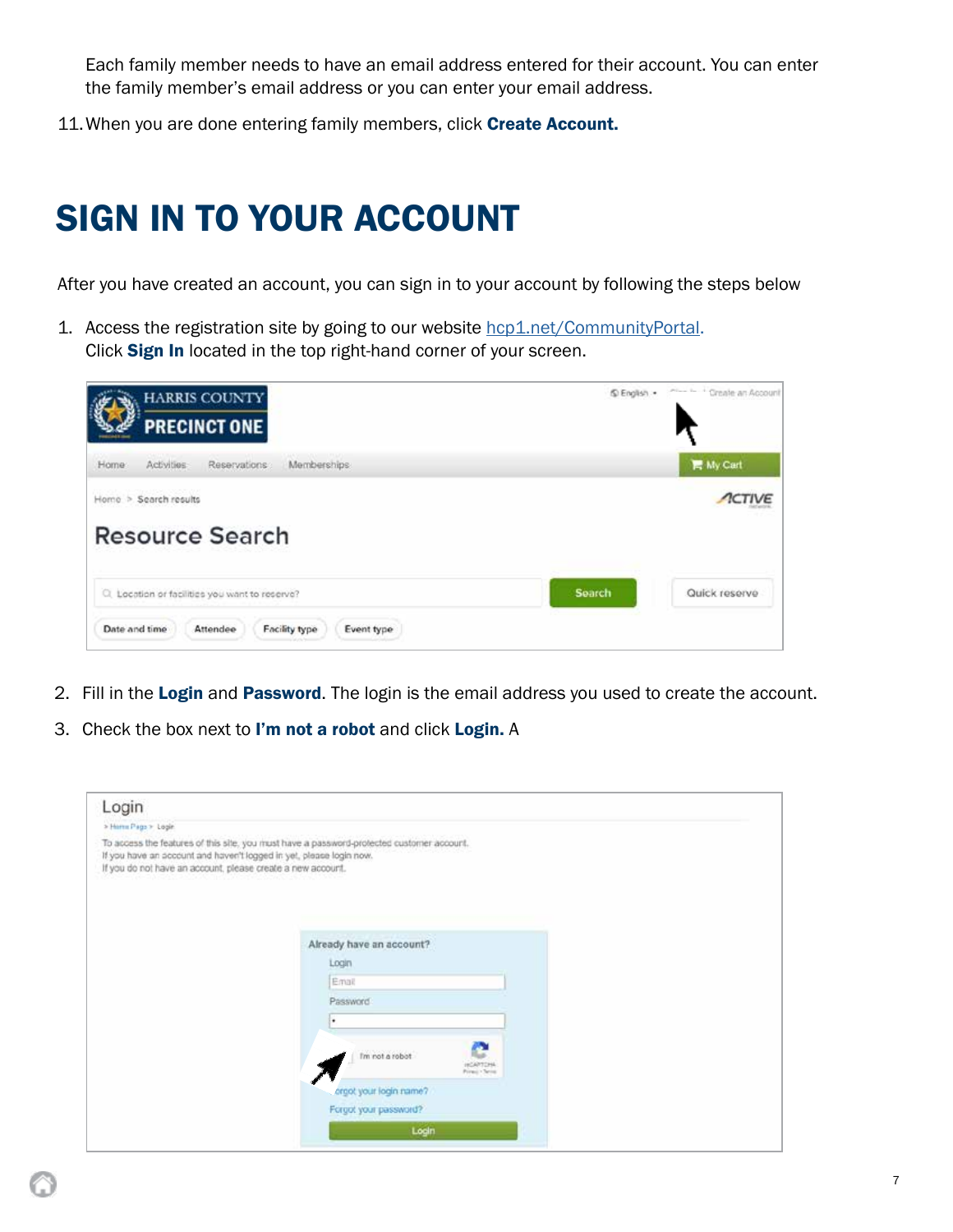<span id="page-7-0"></span>4. A pop up box may appear to confirm you are a human signing in. Follow the directions and click Verify.



### RESET PASSWORD

If you cannot remember your password, follow the directions below.

1. Access the registration site by going to our website at hcp1.net/CommunityPortal. Click Sign In located in the top right-hand corner of your screen.

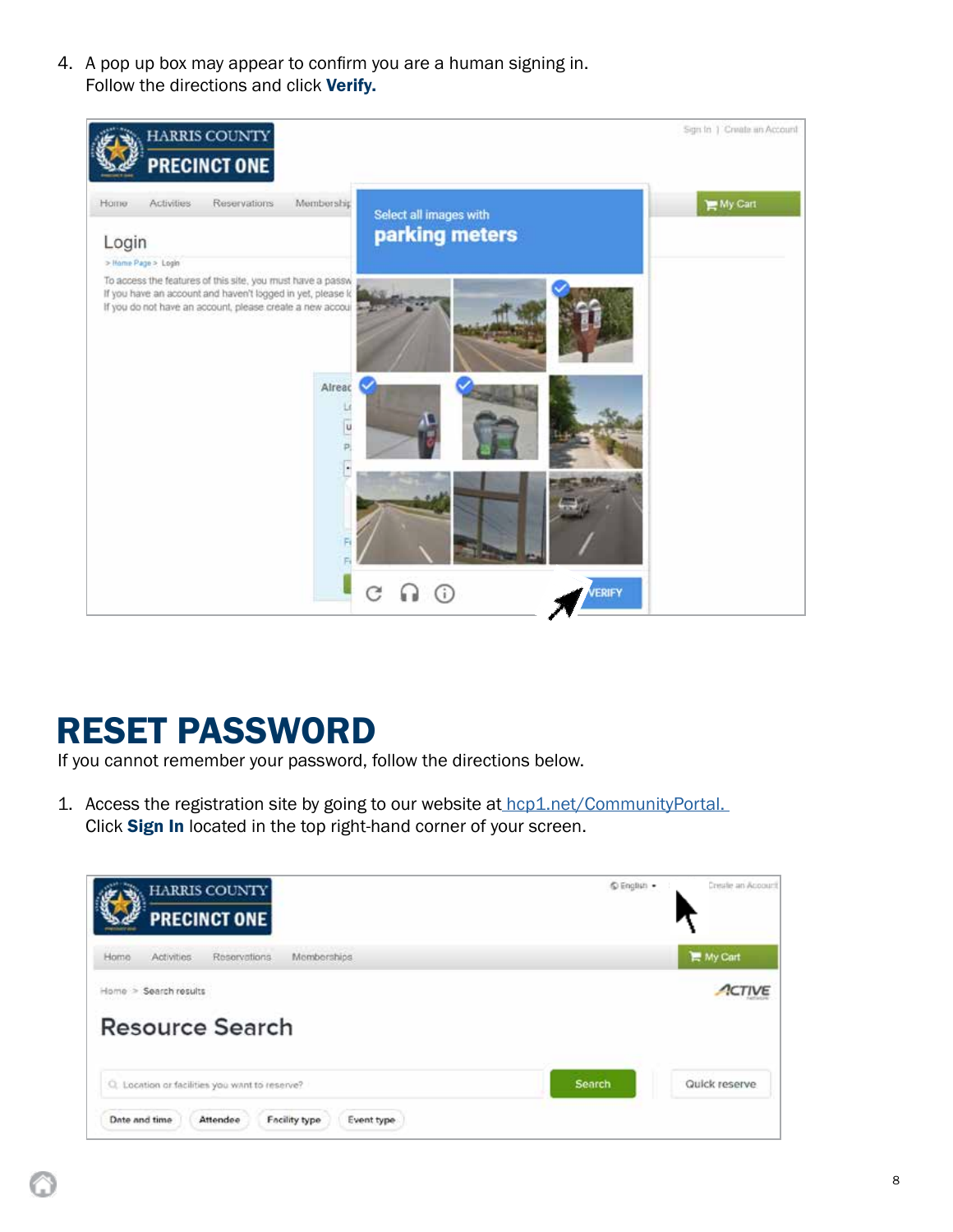#### 2. Click on Forgot your password?

| Login                                                                                                                              |                                                                                           |  |
|------------------------------------------------------------------------------------------------------------------------------------|-------------------------------------------------------------------------------------------|--|
| + Hame Page > Login                                                                                                                |                                                                                           |  |
| If you have an account and haven't logged in yet, please login now.<br>If you do not have an account, please create a new account. | To access the features of this site, you must have a password-protected customer account. |  |
|                                                                                                                                    | Already have an account?                                                                  |  |
|                                                                                                                                    | Login                                                                                     |  |
|                                                                                                                                    | Ernall                                                                                    |  |
|                                                                                                                                    | Password                                                                                  |  |
|                                                                                                                                    | ٠                                                                                         |  |
|                                                                                                                                    | I'm not a robot<br>HOAPTONA<br>Privacy - Terra                                            |  |
|                                                                                                                                    | Forgot your login name?                                                                   |  |
|                                                                                                                                    | argot your password?                                                                      |  |
|                                                                                                                                    |                                                                                           |  |

3. A pop-up will appear. Enter an email address and click **Submit**. A temporary password will be emailed to you. Make sure to check your spam or junk folder.

| <b>Forgot Password</b>                                                                                                                                                                                | X |
|-------------------------------------------------------------------------------------------------------------------------------------------------------------------------------------------------------|---|
| Enter your email address, and we will send you a new<br>password.<br>*Email (Required)<br>Cancel<br><b>Submit</b>                                                                                     |   |
| <b>Forgot Password</b>                                                                                                                                                                                | X |
| Please check your email. A new temporary account password<br>has been emailed to you.<br>Remember to check your junk or spam folder or filters if<br>you do not receive the temporary password email. |   |
| OK                                                                                                                                                                                                    |   |